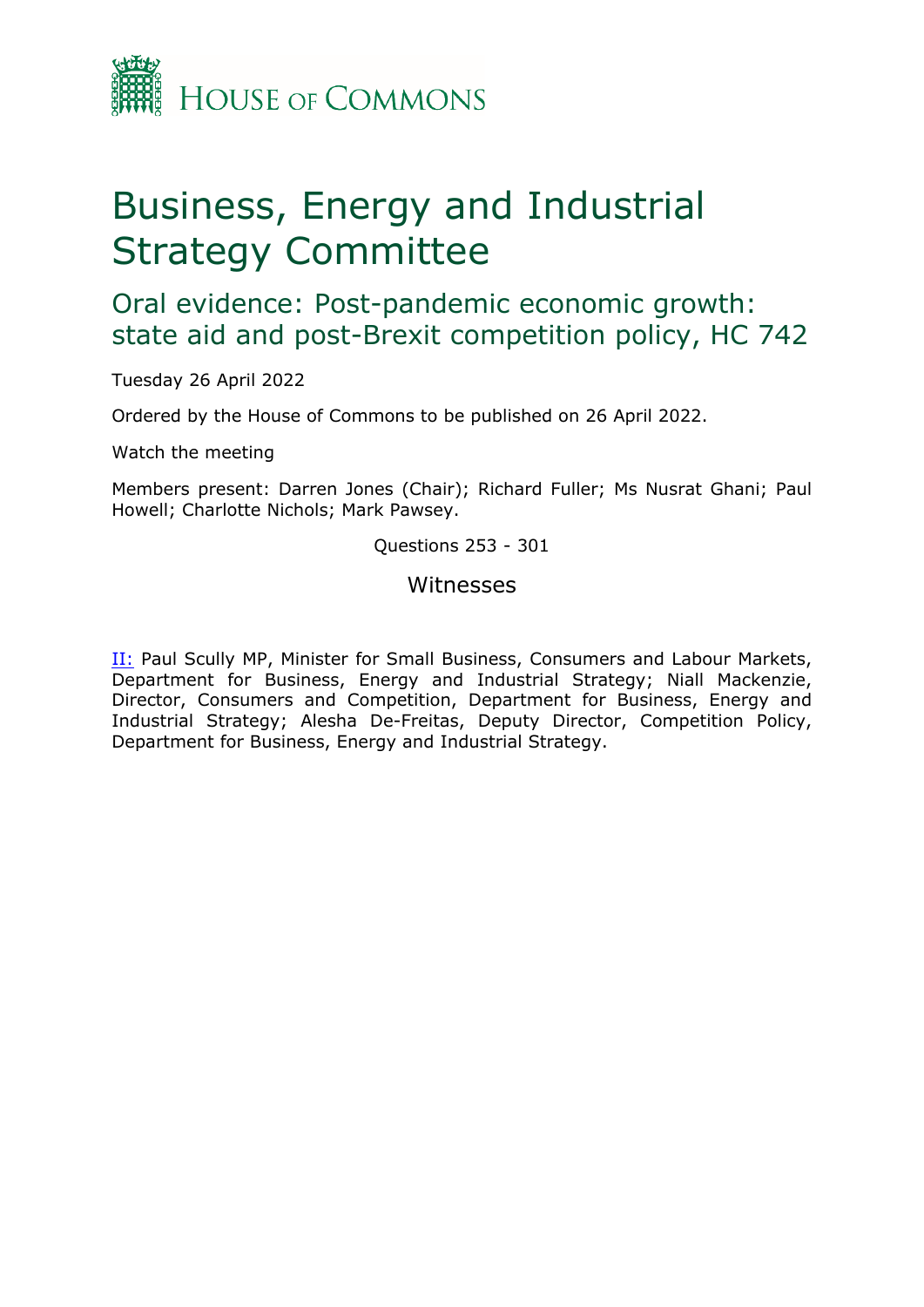

## <span id="page-1-0"></span>Examination of witnesses

Witnesses: Paul Scully, Niall Mackenzie and Alesha De-Freitas.

Q253 **Chair:** We are now going to shift over to our second panel and welcome the Minister, Paul Scully, and two officials from the BEIS Department, Niall Mackenzie, the director for consumers and competition, and Alesha De-Freitas, the deputy director for competition policy.

Good morning to all of you. Welcome back to the Committee, Minister. It is nice to see your officials with you this morning as well. My first question is one that I thought was posed interestingly in the first panel. Is competition getting better or worse in the UK economy?

**Paul Scully:** It is changing. It is clearly changing.

Q254 **Chair:** Is it going up or is it going down?

*Paul Scully:* It is difficult. There are certain sectors where competition is improving, and certain sectors that the CMA really needs to keep a close eye on. We can talk about the energy markets, for example; we can talk about digital spaces, as Mr Howell was talking about earlier on. They are evolving really quickly. It is difficult to give you a straight answer on that, but, in terms of consumer law and the consumer approach, we are getting the balance largely right in the CMA.

Q255 **Chair:** Does your Department publish figures on competition?

**Paul Scully:** The CMA reports back.

*Niall Mackenzie:* Yes, as Lord Tyrie pointed out, the Chancellor and the Secretary of State wrote to the CMA a couple of years ago and asked for a state of competition report, which it produced. The second one of those will be published very shortly.

We have asked CMA, thanks to Lord Tyrie's helpful suggestion, to evidence what the impact is on the economy. We would agree with some of Lord Tyrie's comments in terms of the content of that report. We want to make it more relevant and more measurable. We are working with the CMA and Treasury colleagues to try to improve the quality and the accessibility of that report.

Q256 **Chair:** I always ask this question without much success, but what do you mean by "very shortly"?

*Niall Mackenzie:* It is the CMA that decides, but my understanding is that the intention is to do it certainly before the House rises.

Q257 **Chair:** That is great. Thank you. Minister, we have left the European Union. We used to be part of the Consumer Protection Cooperation Network, which looked at consumer and competition issues across the whole of the European single market. We are not in the single market any more, but we have had evidence from witnesses that there would be a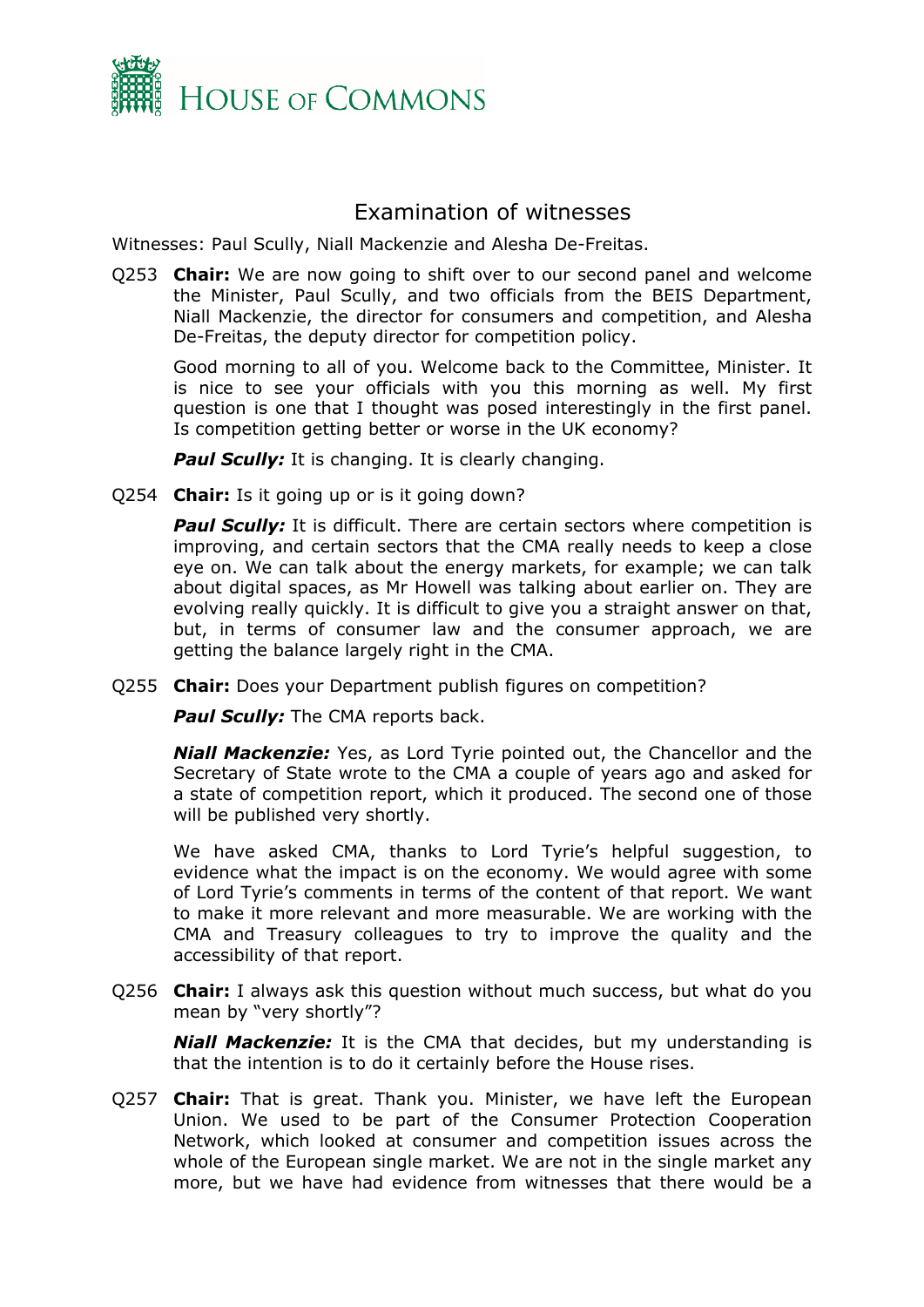

benefit for the UK in collaborating with our partners in the EU, given that we continue to buy and sell goods and services, albeit less of them, from and to the EU. Is this on your agenda? Are you asking for something under the trade and co-operation agreement for collaboration?

**Paul Scully:** There is nothing directly within the TCA, but we continue to explore how we can support UK consumers in their transactions both ways and with all traders in all the UK's trading partners, including the EU. If you look at the agreements we have negotiated with other countries, like New Zealand for example, there was a consumer chapter within that. We can see how other trading arrangements are developing. As things settle down with the EU, it would be good to continue conversations about how we can develop that closer working.

Q258 **Chair:** You mentioned that consumer rights is not part of the level playing field requirements in the TCA, which means we can go off and do whatever we like in respect of what happens in the EU. We have been asked questions about whether the acquis that we inherited from the EU will remain as a solid baseline. Where we do deviate, will we just be responding, as for example in your Department's response to online subscriptions, as opposed to changing the legislative baseline that we inherited from the EU? Is that correct or do you anticipate more fundamental changes in consumer law?

*Paul Scully:* There is not a zero-based accounting approach to this in terms of taking everything off the table and putting it back on again. We have an excellent record of consumer protection, which is not dependent on EU membership, and we would want to build on what we have. Things like the subscription traps may well change as we utilise the new freedom to diverge from the EU, but we will be building on what we have, frankly.

Q259 **Paul Howell:** If we try to look at this in a positive sense for a second, how are the Government going to ensure that any changes to the UK competition regime will provide adequate economic opportunities and benefits to our businesses and our consumers?

**Paul Scully:** First of all, good regulation is of benefit to good markets. It increases competition, confidence from consumers and confidence from businesses that are seeking to invest. Bad regulation clearly just adds cost and bureaucracy to businesses; it does not provide that turbo-charge that you are seeking.

We are looking to make sure the CMA can expedite its investigations quickly, so we can give businesses certainty that we can address any areas of concern quickly.

Q260 **Paul Howell:** I do not mean to interrupt, Minister, but earlier we heard concerns that there was not enough pressure coming on in terms of expedition or primacy for consumers.

**Paul Scully:** This is exactly one of the changes we are making, as we announced the other day, alongside the changes around subscription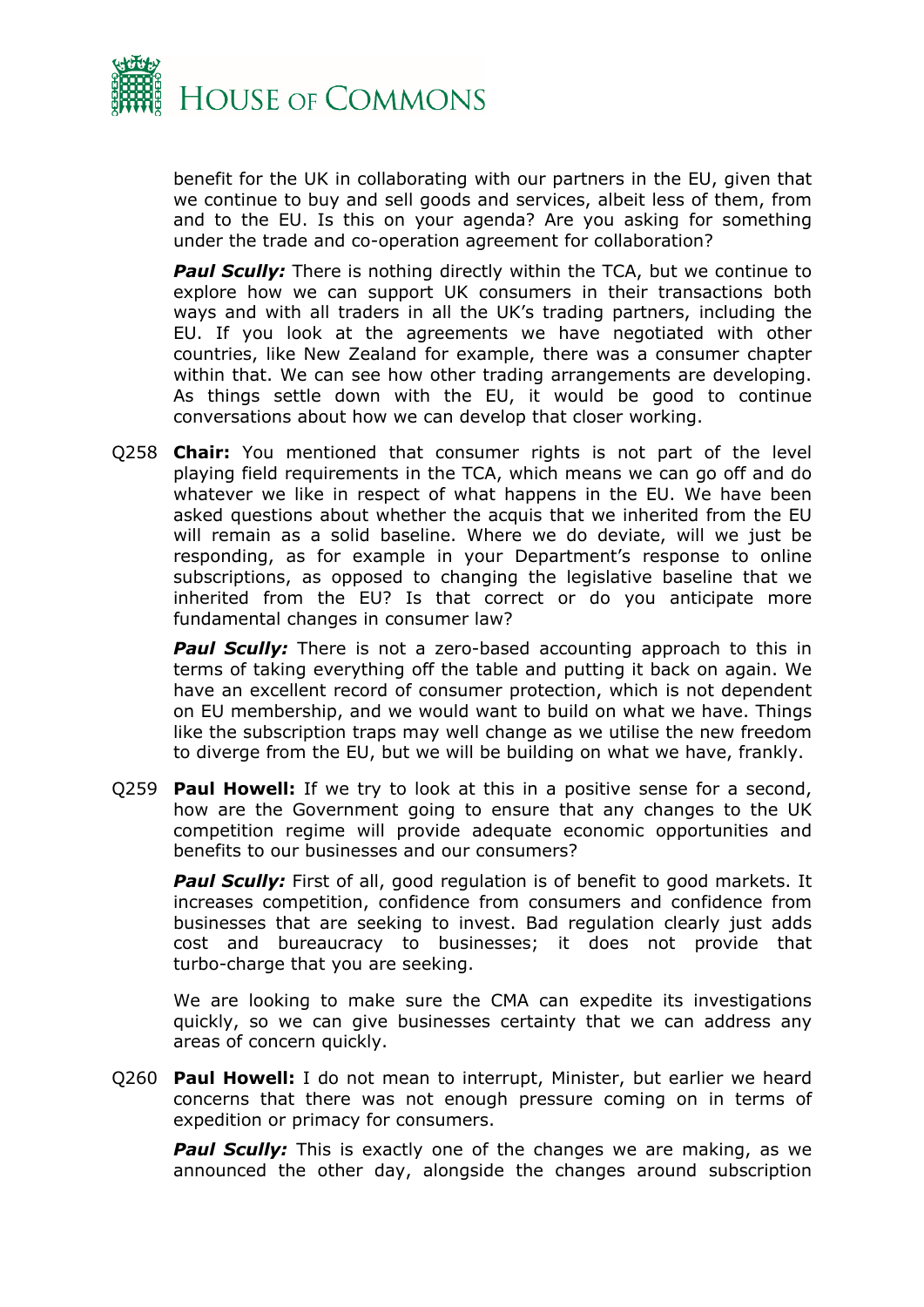

trap, fake reviews and the like. In terms of competition in particular, we are allowing the CMA to penalise companies that are slowing down investigations, for example. We are also enabling them to expedite their investigations by acting themselves. Should a company be concerned about the findings of the CMA, they will have recourse to the High Court, rather than the other way around.

Q261 **Paul Howell:** Just picking up on a point we were discussing earlier, as I think you heard, it is not just about having good legislation; it is about the consumer and the business having confidence and clarity in that legislation. Is there anything you are planning to do to make sure that gets to a better situation?

**Paul Scully:** Greater transparency and greater communication of the CMA's work will help with that. If you look at the cases that are coming through, we are doing the kind of demonstration you are talking about. If you look at subscription traps, the cost of people getting involved in subscriptions that they later cannot get out of is about £60 per household. That kind of thing will give consumers the confidence that the CMA and Government are on their side. They will gain that confidence through that kind of approach.

Q262 **Paul Howell:** That sits as part of what was earlier described as rip-offs and bad business practices. It is the sort of thing we are trying to address. That is what you are hoping will be achieved. How will you ensure it is achieved? How are you going to measure or evaluate whether it is achieved?

**Paul Scully:** Yes, this is the close working relationship that we have and that we are looking to build further with the CMA to make sure it is acting in the way that we expect it to. We have clearly given the CMA many more roles, with things like the UK internal market and the subsidy control framework coming on stream.

The CMA, as a respected organisation, has the expertise and capacity to do that. We are giving it those powers. We clearly want to hold its feet to the fire and make sure it is using them wisely. As Niall was saying, the CMA will be reporting back on a regular basis. That is how we will judge it and how Parliament will be able to scrutinise its work as well.

Q263 **Paul Howell:** One of the points we heard earlier, before you came into the room, was that there were many good people working in the CMA and many good things going on, but, from a capacity point of view, they were not able to deliver on everything they were doing. They are now getting extra responsibilities. Is there extra resource coming? Will there be a change in focus? What is going to happen to make sure we do deliver on the good things that are being proposed?

**Paul Scully:** We will clearly make sure that they are resourced for the extra duties that we are asking them to do. These are some pretty important and fundamental duties, things like the Subsidy Advice Unit, so it is important that we do resource them right. We are recruiting a new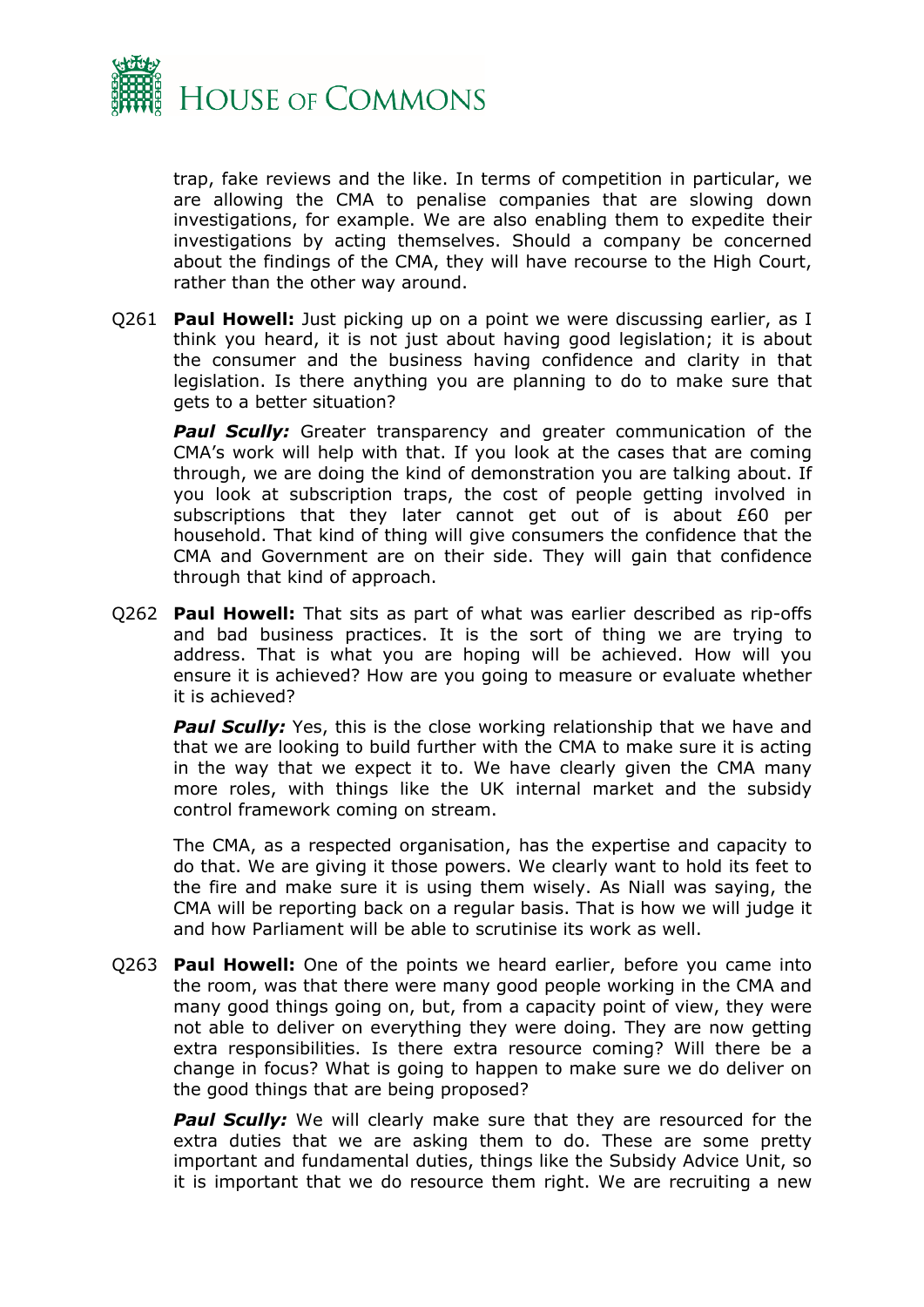

chair at the moment as well, which I hope to be able to announce very shortly—within weeks, to answer the question you were going to come out with—and, following on from that, a chief executive. That leadership will set the tone for the capacity issues you are talking about and make sure that each area is adequately resourced.

*Alesha De-Freitas:* The CMA has already increased by 50% in terms of staff from 2018 to now. There has been a sustained investment in growing the organisation in terms of people as well as its overall budget.

Q264 **Paul Howell:** Earlier, Lord Tyrie mentioned connectivity with the Department. I know some of the Department is going to be in Darlington and some down here. We need connectivity between the two. As somebody who lives in Darlington—Darlington is part of my constituency—I am absolutely up for making sure that we have the right people in there and the connectivity up and down is excellent. I am assuming you are very confident that everything should be able to link up.3

**Paul Scully:** Yes, in the same way that we are working through Government Departments and relocating a number of Government agencies and Departments into Darlington and other parts of the UK. We need to make sure that we are connected with the Government, and that the CMA is. As we place those agencies and Government Departments in those areas, it is also important that they are connected to the consumers in the communities they are in, not just all being here in Whitehall.

Q265 **Ms Ghani:** Good morning, Minister. Talking about competition, there is only one story in town: Elon Musk buying Twitter. Is that good or bad for competition?

**Paul Scully:** That is an interesting question.

**Ms Ghani:** No one is listening. It is just between friends.

**Paul Scully:** I can see my Twitter feed going crazy, whatever I say. It is difficult to say. I say this for two reasons. First of all, it is so early in the game. We will have to see how it develops. It is more interesting for free speech and how that develops.

Secondly, frankly, of all parties, Government are not great at predicting how digital markets move. They tend to be behind the curve on anything to do with social media and the digital space, because people can move so quickly in that area, as Elon Musk has done. He has surprised the world by the speed of his takeover. If he gets it right, the aims he has are noble. It is just whether he can actually achieve the aims of encouraging open free speech by correcting the algorithms to encourage free and open speech.

Q266 **Ms Ghani:** Your Twitter feed is safe, but the next question is more complicated. The Online Safety Bill has extraterritorial powers. Elon Musk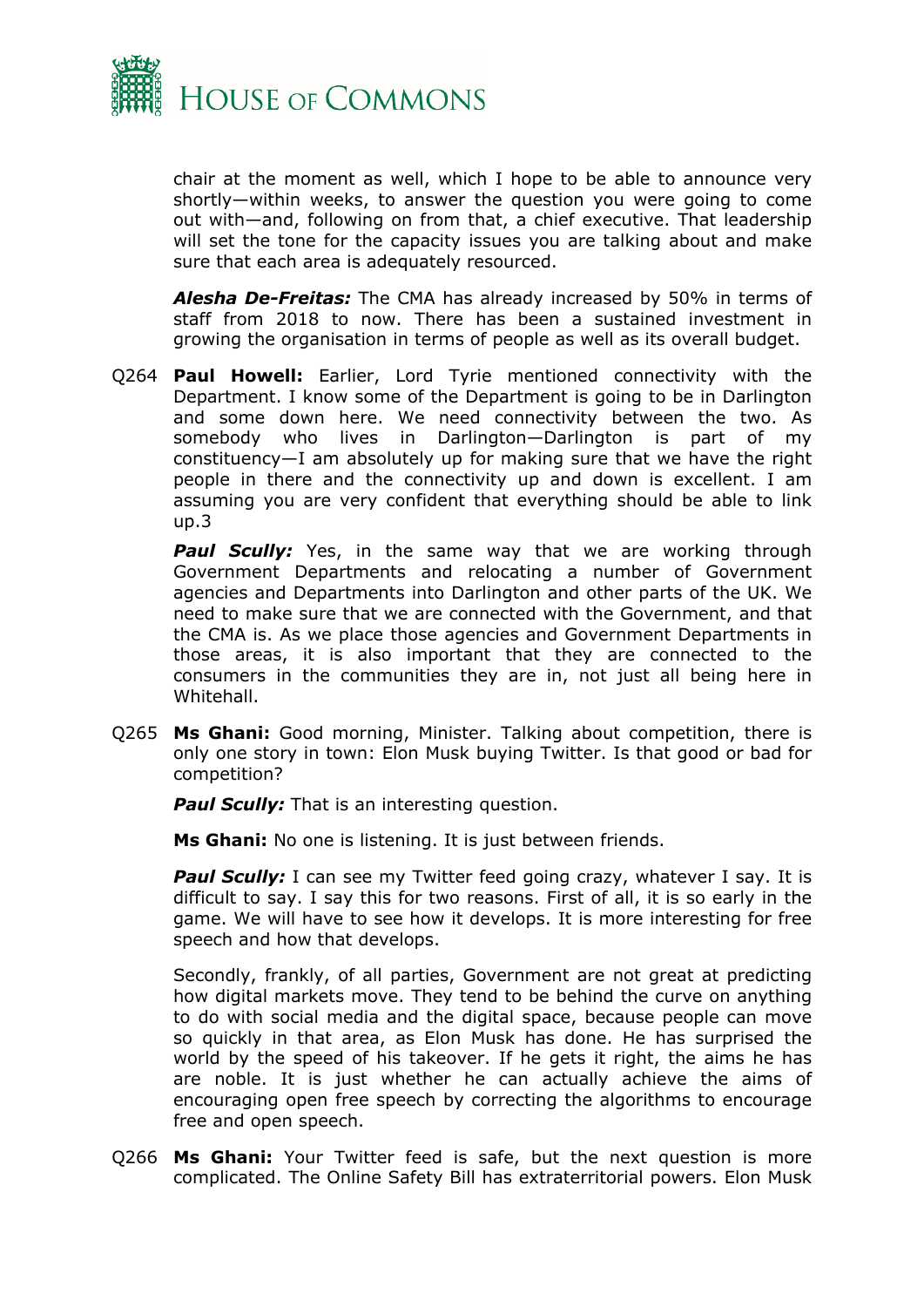

has said that he will have absolute free speech on Twitter. Unfortunately, the Government's Online Safety Bill mandates that platforms have to remove content that emotionally distresses people. Are we going to be arresting Elon Musk when he arrives in the UK or are we going to change the Online Safety Bill?

**Paul Scully:** The Online Safety Bill does not sit with me. We will not be arresting Elon Musk. I can leave that with you. That is what I mean, actually.

Q267 **Ms Ghani:** It is an issue, is it not?

**Paul Scully:** It is. That is what I mean about Government and digital spaces working at totally different speeds.

Q268 **Ms Ghani:** You mean Government not understanding digital spaces and legislating without understanding the powers they have.

**Paul Scully:** It is really important that we have that debate to make sure we can have a rounded policy that is sufficiently flexible to be able to cope with this fast-paced technological change. Coming back to things like the CMA and the Digital Markets Unit, we have tried to remain largely open and flexible in our approach to competition and to these kinds of things in the technology space and the digital space specifically because it is so fast moving. If we were too prescriptive, we would tie ourselves in knots and end up changing the legislation most years.

Q269 **Ms Ghani:** This legislation is now going to have to be reconsidered, one could argue, as would the powers of Ofcom, if it was going to withdraw British users from Twitter so that Twitter was not breaking the law.

I am going to come on to safer ground for you. The Consumer Protection Partnership brings together the main UK bodies with consumer functions to act against consumer harm, which sounds fantastic. Can you explain to me why the CPP has not published a report since 2017? What are you hiding, Minister?

**Paul Scully:** We are not hiding anything. We did not actually have an obligation to publish minutes, but we are happy to do so. We have been prioritising, at the early stage, ensuring the CPP can work effectively together rather than necessarily just producing the reports. It is about getting it started. The individual member organisations do highlight their activities as well, including their work on CPP. We can happily publish summary notes of the work in the CPP. We are very keen on transparency and keen to do more in that space.

**Ms Ghani:** You will be publishing—

**Paul Scully:** If the Committee thinks that is helpful, we would be happy to publish summary notes of future CPP discussions.

Q270 **Ms Ghani:** It is wonderful to have that transparency. We heard earlier on from Lord Tyrie that the CMA was only able to function on two of its five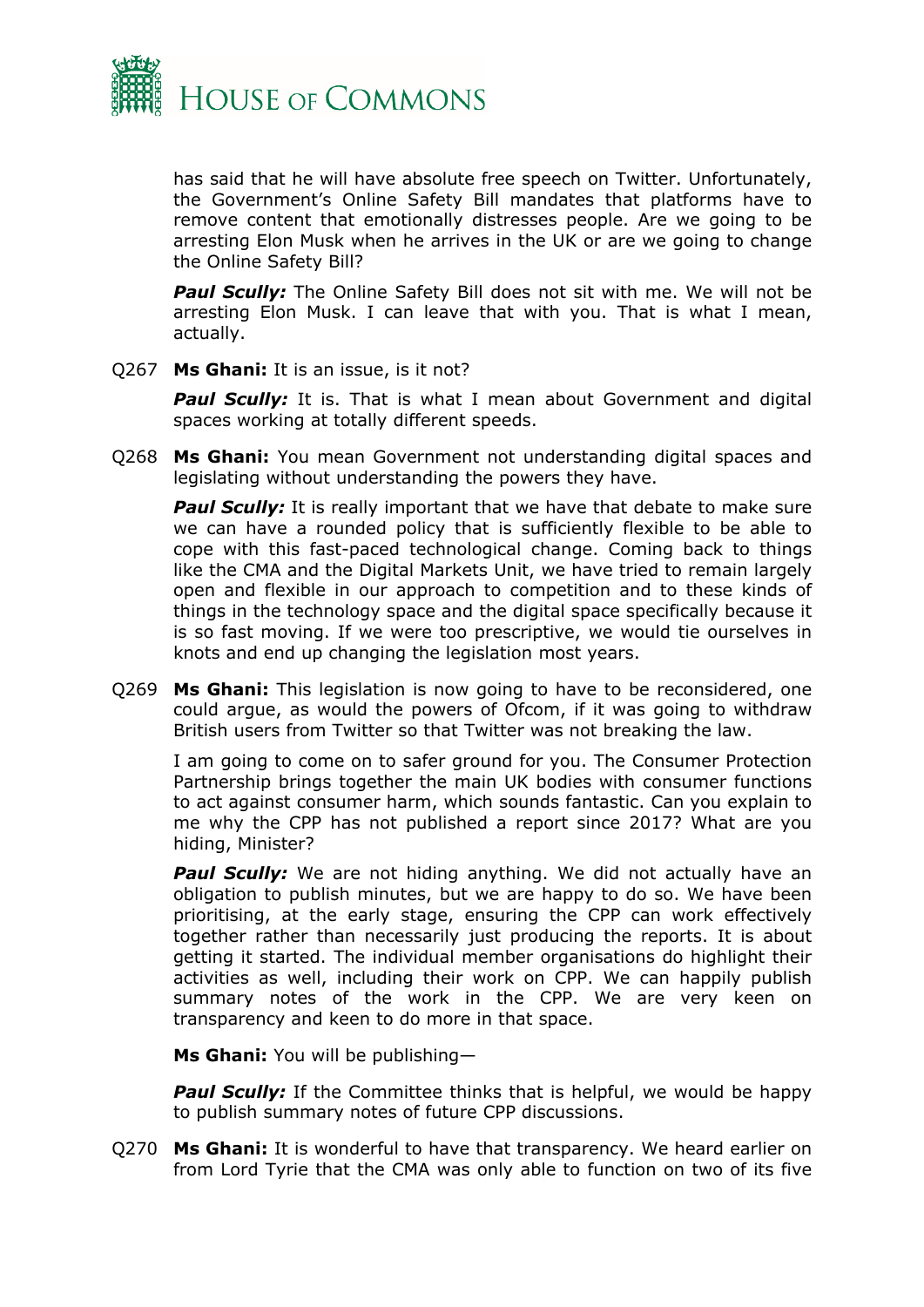

key functions, yet it is having to expand and take on more and more responsibilities. How are you going to ensure not only that the CMA has these powers but that it is going to be able to be held accountable? There is some anxiety around how it is being held accountable and how it will continue to do its old job, let alone its new job.

**Paul Scully:** Again, I come back to transparency. The more open the CMA is, and the more questions we are asking, as Government and as parliamentarians, the more we will enable that accountability. It is not just us. Although there is considerable expertise across the two Houses in terms of competition law, there are clearly a lot of other competition lawyers, experts and, indeed, business practitioners who are subject to the findings and approaches of the CMA, who will be looking on carefully. The media coverage that therefore follows will start to provide that accountability.

I come back to the resources issue that Alesha talked about. We can enable the CMA to conduct these increased responsibilities by making sure it is staffed well and led well, through the new appointments we are making at the moment.

Q271 **Ms Ghani:** You think it will require more resources. We know there has been an increase in resources. It has all the legislative powers it needs. Why is it not able to conduct itself fully at the moment? There must be something much more granular. Can you tell us why it is not able to function?

**Paul Scully:** I am not sure. In terms of where we are going with it, we are looking to expedite powers; there will be appeal rights there. We are looking to make sure the enforcement administration of the CMA is demonstrably fair and proportionate. The civil courts themselves will have new penalty powers as well. We want to have consistency across the board. I am not sure I recognise what you said. I do not know whether Niall or Alesha has anything to add.

*Niall Mackenzie:* I am not sure we agree with the proposition. The relationships that the Government, the Minister, the Secretary of State and officials have with the CMA are robust. There is a regular dialogue. We do not always agree. It is an independent regulator. Treasury colleagues have the same dialogue. The CMA sets out its plans. It has an annual report and it has set out forward plans. If there is an accountability gap, it must be more a concern about whether parliamentary committees are summoning them frequently enough to give evidence. You have had them here. The CMA has been in the Lords Communications and Digital Committee recently as well.

If there is a concern about the direction of the CMA, there are a lot of forums and spaces for people to register that concern. The Government have that dialogue largely in private with the CMA. We do give the strategic steer, which is due for a refresh, but which sets out the Government's steer for the body.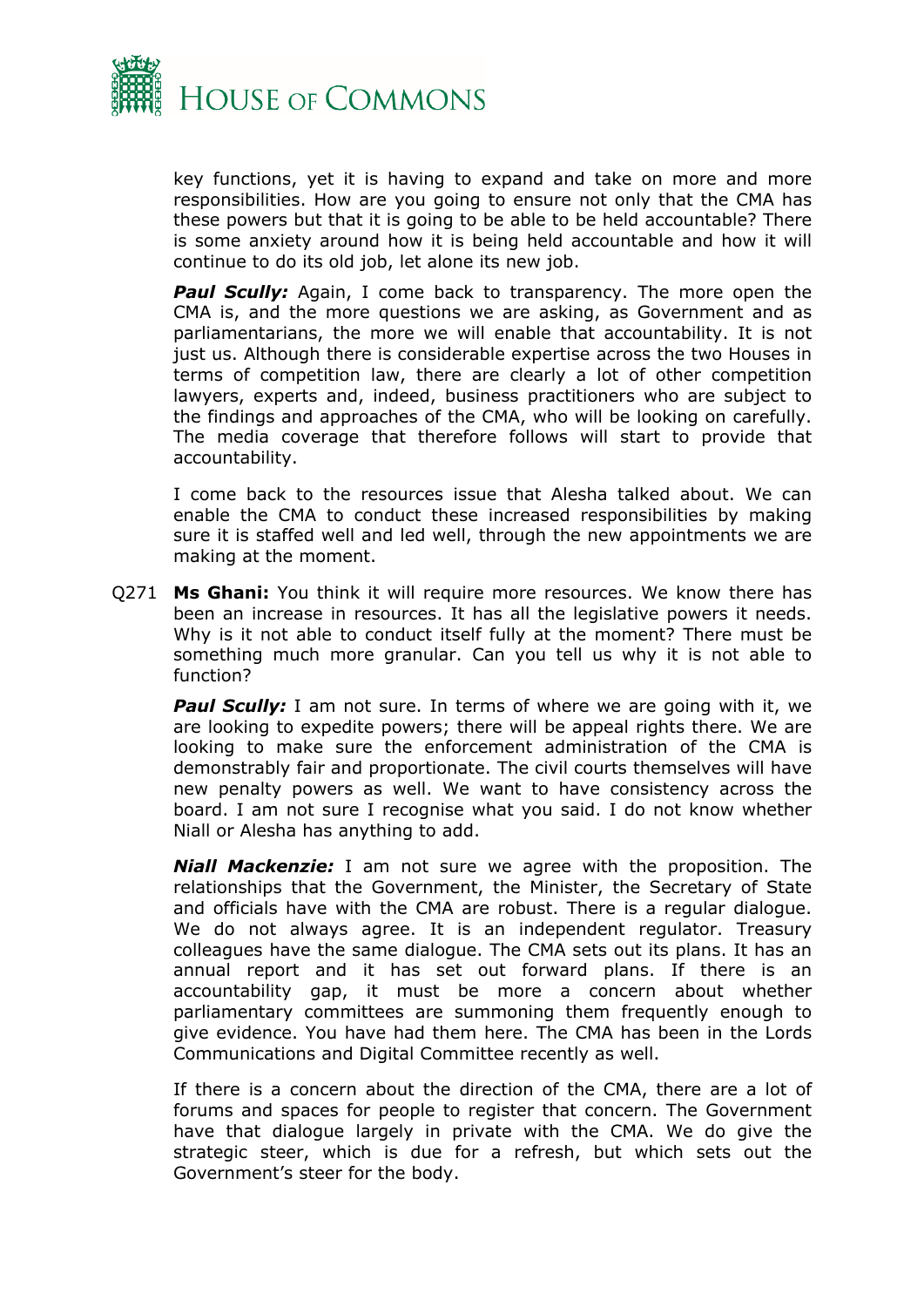

The legislation we are proposing, both that already published on competition and consumer, and that which we are about to publish on digital markets, demonstrates that we see that they need more powers, but also that they need to be more transparent and accountable, so that people can see this. We have the framework there. It is then up to those who are unhappy with particular directions to express that, and then we will work with the CMA.

#### Q272 **Ms Ghani:** Who is unhappy?

*Niall Mackenzie:* Lord Tyrie clearly does not believe they are perfect in every way. I am not saying they are perfect in every way, but that is the issue. He says there is an accountability gap. I am not quite clear where the gap is.

Q273 **Ms Ghani:** Mr Mackenzie, it is extraordinary. We have someone who was on the inside and is now on the outside saying that, when they were on the inside, it was not functioning and there were issues with leadership and getting work progressed. You are saying that one of the things we can do to hold it to account is to have more committees. It should not require committees to hold it to account.

**Paul Scully:** There are always going to be issues within boards, even. Not everyone is going to agree. There may be people within the CMA who do not agree with each other, but there is always a collective responsibility within the CMA, in the same way there is with Government. That does not mean the questions are not being asked of the body from within, from the Government looking in or, indeed, from outside experts looking in. There is always going to be a tension there, not least with the changing landscape of what the CMA is doing and of the markets it is administering.

Q274 **Ms Ghani:** On 20 April, the Government announced enhanced powers for the CMA to tackle rip-offs and bad business practices. Minister, when I go home to my constituents, what tangible thing can I tell them you are doing that is going to help them out?

**Paul Scully:** There are two things. I talked about subscription traps, which is when you sign up to something and you cannot get out of it very easily. We estimate it at £60 per household of subscriptions that they cannot get out of very easily. In the cost of living situation at the moment, 60 quid would be quite helpful for most people to have in their pocket to spend on other things.

The second is banning fake reviews. Again, per household, something like £900 of online purchases are made each year based on reviews. If you cannot rely on the review you are looking at, you do not know what you are getting. We are looking to ban writing, posting and paying for fake reviews on websites.

Q275 **Ms Ghani:** I am sorry. I said it was my last question, but the Minister then expanded his answer. On online fake reviews, this goes back to the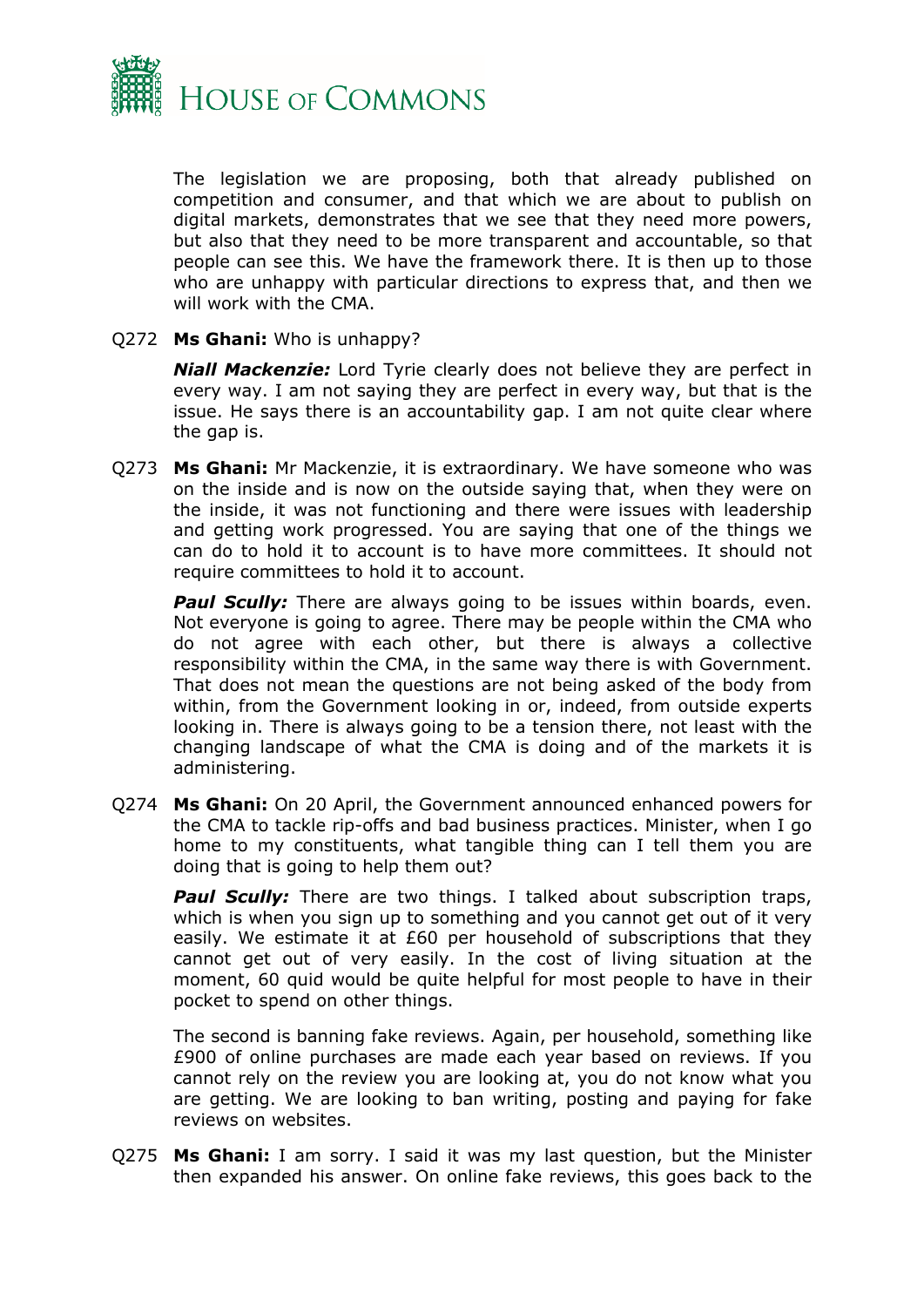

Online Safety Bill and the assumption that we will be able to use those extraterritorial powers. How are we going to do that, if those websites are not anywhere close to us?

**Paul Scully:** If they are posting on UK servers, it is far easier to do. It is complicated when you get to that level of extraterritoriality. If it is a purchase that is made in the UK—I am not an expert on it—I am pretty sure you are subject to UK consumer law. Therefore, that would be—

**Ms Ghani:** Do you know what would be fantastic? Going back to our supply chain report that we did a year ago, could we have a little marker on those websites that showed if a product was made by Uighur slave labour? If you can do the first, you can definitely do the second, Minister.

Q276 **Chair:** Before we move on to subsidy control, we have heard that the leadership of the CMA needs to come with a different mindset, have a more visible face and be more engaging in public with consumers. Do you agree with that? Are we going to see that in your preferred candidate for the chair and, in the future, the new CEO of the CMA?

**Paul Scully:** First and foremost, we want to make sure the chair and the CEO have the requisite expertise and ability to lead that team of highly expert people around them and marshal their talents into a cohesive team. If they are going to be transparent and accountable, clearly that is going to be a major part of their job description as well. I am very much someone for transparency, so I would expect that to be right up there.

Q277 **Chair:** On that point about transparency, just now you mentioned legislation. Is there going to be something about this in the Queen's Speech?

**Paul Scully:** I could not predict what Her Majesty is going to be saying on 10 May.

**Chair:** It was worth a shot.

Q278 **Paul Howell:** I want to move the discussion on a little bit to the changes to the thresholds for subsidies in the sectors of particular interest that were set out in the policy statement on 25 March. There are two parts to the discussion that I want to go into. First, how will the Government support public authorities and subsidy recipients who might have an increased burden in terms of having to respond to this lower threshold?

The second is a discussion about the sectors that are listed there. We seem to have a continual discussion of what is an important sector. Given Covid, the need to protect supply chains and to become more resilient in the UK, and what is happening in Ukraine at the moment, how much of a moving feast are these particular sectors going to be?

**Paul Scully:** On that first one, did you ask whether we are going to support public authorities?

**Paul Howell:** It was public authorities and subsidy recipients.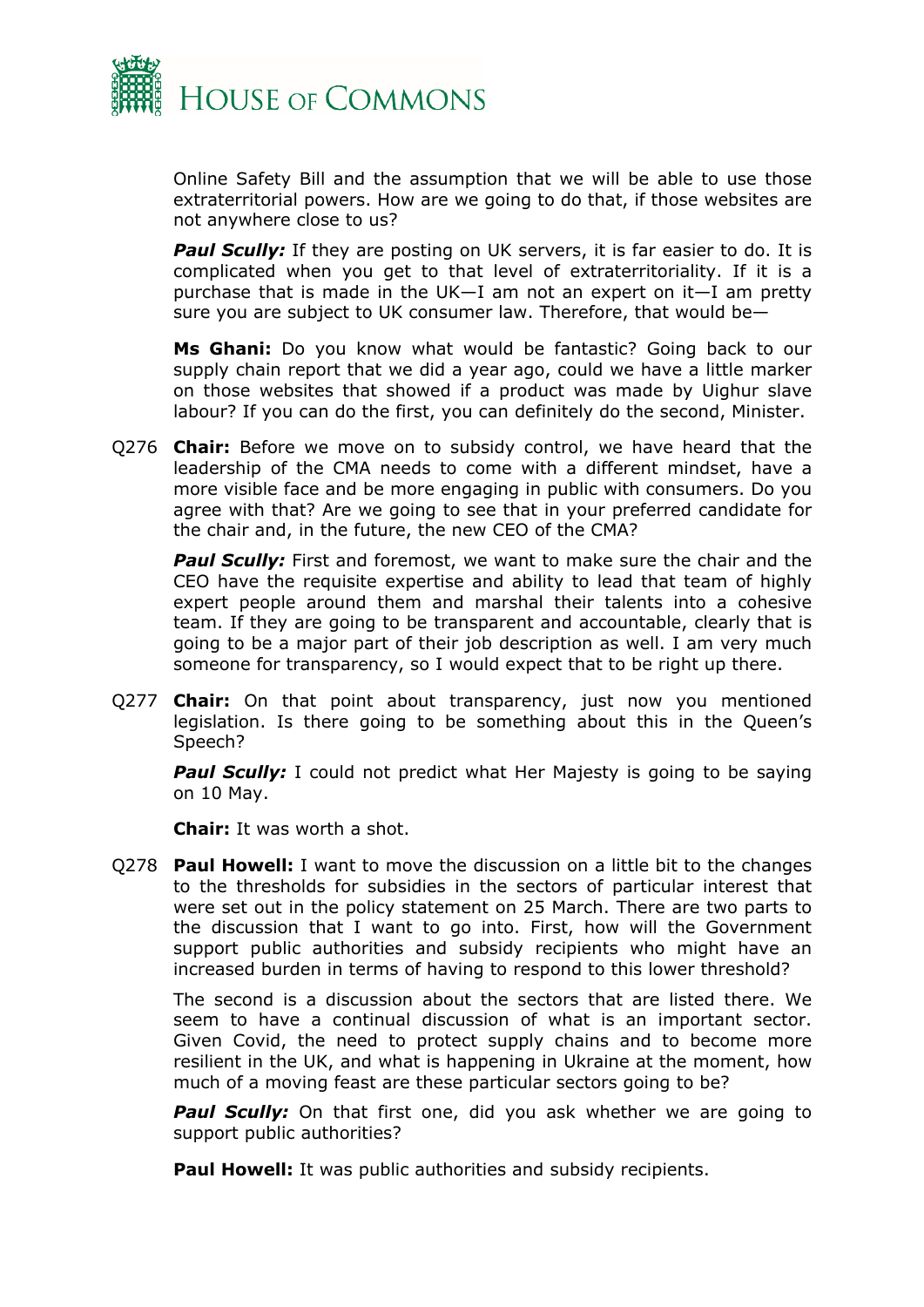

**Paul Scully:** A lot of this will be done through guidance. We want to make it as easy as possible; we want to make it transparent. That is why I was pleased that we were able to respond to the many people, including John Penrose, Kevin Hollinrake and others, who were raising greater transparency in the subsidy control framework as important to them, and rightly so. We were not able to match their exact needs, and that is why we ended up with the balance we did. They wanted to have every transaction over £500, in the same way that local authorities do with their spending at the moment. We felt that was too onerous on public authorities, to be honest.

I think this reaches the right balance. Clearly, we have had an impact assessment done. I forget the exact total for the estimated cost on public authorities, but we have got the balance about right on how we will do it. It will be done through guidance; it will be done through work with those local and public authorities, so they know exactly what to expect.

What we have tried to do with the framework in general is make it a permissive framework. Rather than going through the framework that state aid has, where you have to ask permission and jump through a lot of hoops, we have made it as easy as possible. We have said, "Do you know what? This is something you need now either through a scheme or through a payment or assistance. You can have that now. If it is challenged, that is when the administration may come". We have tried to make it easy.

I have forgotten your second question now.

**Paul Howell:** It was more about the sectors that are defined.

**Paul Scully:** We are consulting on the sectors of particular interest at the moment. We have given an idea of the amount above which we believe it will be a subsidy of particular interest, but we are consulting on the sectors now. We are working with the devolved Administrations and with public authorities to make sure we get those right.

I talked a lot about the changing nature of things like technology, for example. That does not mean in the future we will not need to change them, clearly, as things adapt and change. We want to get it right first time, if we can.

Q279 **Chair:** In terms of engaging with the devolved Administrations on the subsidy control regime, do you have any updates for us on how that is going since the Bill went through the House?

*Paul Scully:* Again, you are meeting some of them this afternoon, are you not?

*Niall Mackenzie:* We are meeting this afternoon, yes. We are seeing and talking to the devolveds regularly. The drafts of the guidance that we are producing are being shared with them. That is all ahead of the public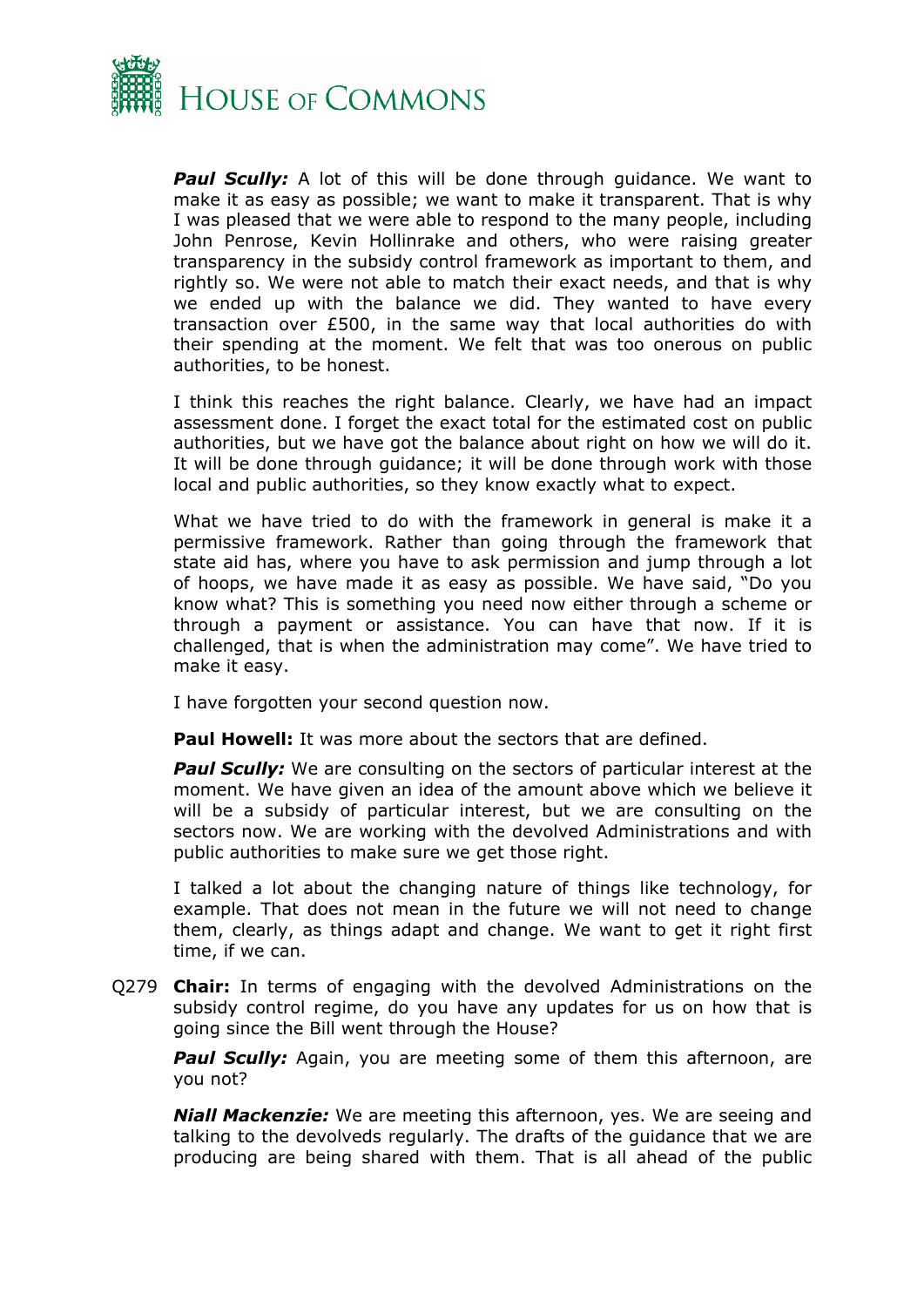

consultation. We are moving at pace to try to get the scheme up and running quickly and get the guidance out quickly.

We are doing our best to try to make sure they can keep up with what we are giving them. If the guidance is not helpful to them and to the public authorities in their areas, it will not be sensible guidance. We need their help, and we are working closely with them.

Q280 **Chair:** When are you hoping to get the guidance published?

*Niall Mackenzie:* It will be as soon as practicable, but it will not be as quick as the previous announcements we have made. I would say autumn.

Q281 **Chair:** Just briefly on the Northern Ireland protocol, I do not know whether you will be able to speak to this, Minister, but one of the issues is the ECJ jurisprudence over subsidies in Northern Ireland. Do you have any update for us on the Subsidy Control Bill and the Northern Ireland situation?

**Paul Scully:** I do not have anything specifically on the ECJ, but, under article 10, aid for goods and wholesale electricity that affects trade with the EU is subject to EU state aid rules. What we are concerned about is tackling the reach-back. There has to be a genuine connection between Northern Ireland and Great Britain. Say, for example, a company in GB has a subsidiary in Northern Ireland; that might be subject to reach-back. We are trying to get as much clarity for businesses as possible so that they fully understand that.

We continue to work, as part of the Northern Ireland protocol discussions, with the EU on what more we can do, because we still believe that the majority, if not all, of subsidy control can come within the UK subsidy control regime, rather than the state aid regime, if we can get the negotiation right.

Q282 **Chair:** This is rumbling on and probably will continue to rumble on. Your colleagues in the Foreign Office are leading on the negotiations. Is it holding back subsidy decisions in Northern Ireland right now?

**Paul Scully:** Not in my experience, no. I could not give you chapter and verse, but I have not heard that it is.

Q283 **Charlotte Nichols:** I want to pick up on some points that Nus made earlier about the interaction of digital markets regulation and competition policy with other fields such as online safety. We were in the US as part of our information gathering for this inquiry. Some of the other jurisdictions are looking at things like online harms and online safety in the round with consumer protection. Here, we are siloing it into two separate categories.

I have had some conversations this week with the Internet Watch Foundation, which has some concerns around interoperability. There are some online platforms that are quite good, on the whole, on online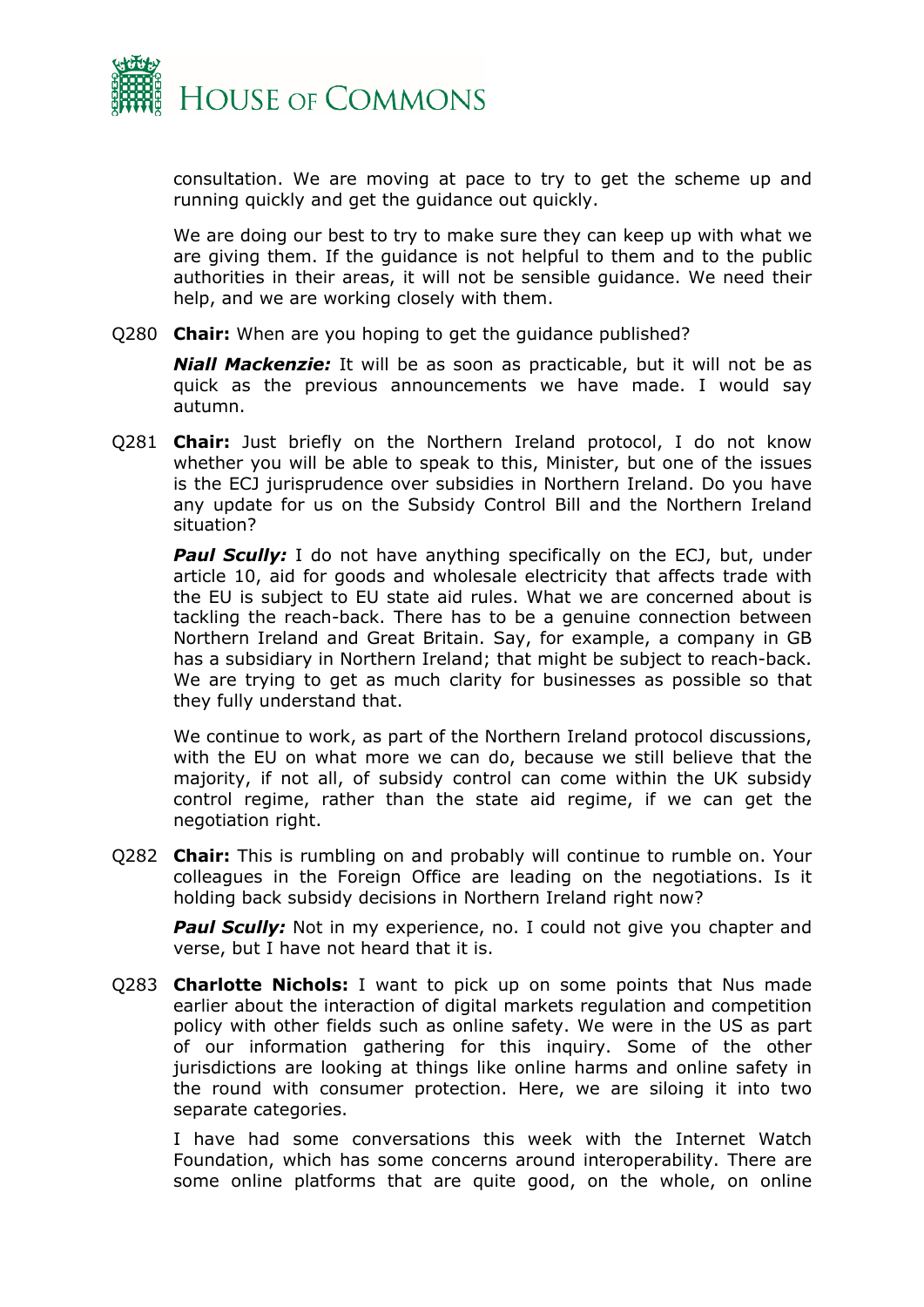

safety, but people could move those conversations to other platforms with greater ease. That is where the concern about potential harms comes in.

I can think of a casework issue in my own constituency. As an example, there was a convicted paedophile, who, upon his release from prison, was then harassing his victim via social media. Facebook was quite quick to act on it and took down his account, and he was not able to contact his victim through Facebook. However, Twitter and some of the other social media platforms were not quite as proactive, and he was able to continue doing that. Of course, there are also instances where people will talk on gaming websites, and then quite quickly the conversation will move to encrypted platforms such as WhatsApp, where the risk of harm is much higher and policing that is much more difficult.

How can the Government ensure that the digital markets regulation that we are putting in place acts and interacts coherently with online safety?

**Paul Scully:** It is complex. Clearly it is complex for the reasons you have just said. The landscape is really complicated. We work closely with DCMS, which is the lead on digital competition reform, and with Ofcom and the Information Commissioner's Office.

We need to make sure that interaction works well, so that the boundaries are clearly defined and so none of those examples falls between the cracks. I know the CMA works closely with Ofcom as well. They are going to be delivering that online safety regime. The CMA has a memorandum of understanding with Ofcom, and they collaborate via the Digital Regulation Cooperation Forum and in other ways.

Exactly as you say, it is an area where we will have a debate, as the Online Safety Bill goes through its proceedings, to make sure we get it as robust as possible so nothing is falling through the cracks. What your constituent has had to go through does sound horrendous.

Q284 **Charlotte Nichols:** In terms of continued co-operation, these pieces of legislation are coming in separately and at different times. We want to ensure that where they converge and diverge is something that moves with developments in that digital space. You said yourself that Governments do not tend to be very good at reacting to what is going on within that digital space and the pace and scale of change within it. Is there going to be some memorandum of understanding between the different Departments about how they can continue to work together and adapt or amend the legislation, where necessary, in order to meet that challenge?

**Paul Scully:** That is something we will explore. I talked about Government not necessarily having that flexibility. The CMA, though, has a lot of expertise within it. It already has certain powers under its existing approach for streaming, mobile ecosystems and these kinds of things. Indeed, within the next fortnight the CMA is publishing a report on mobile ecosystems. No; it is not next fortnight, but it is soon.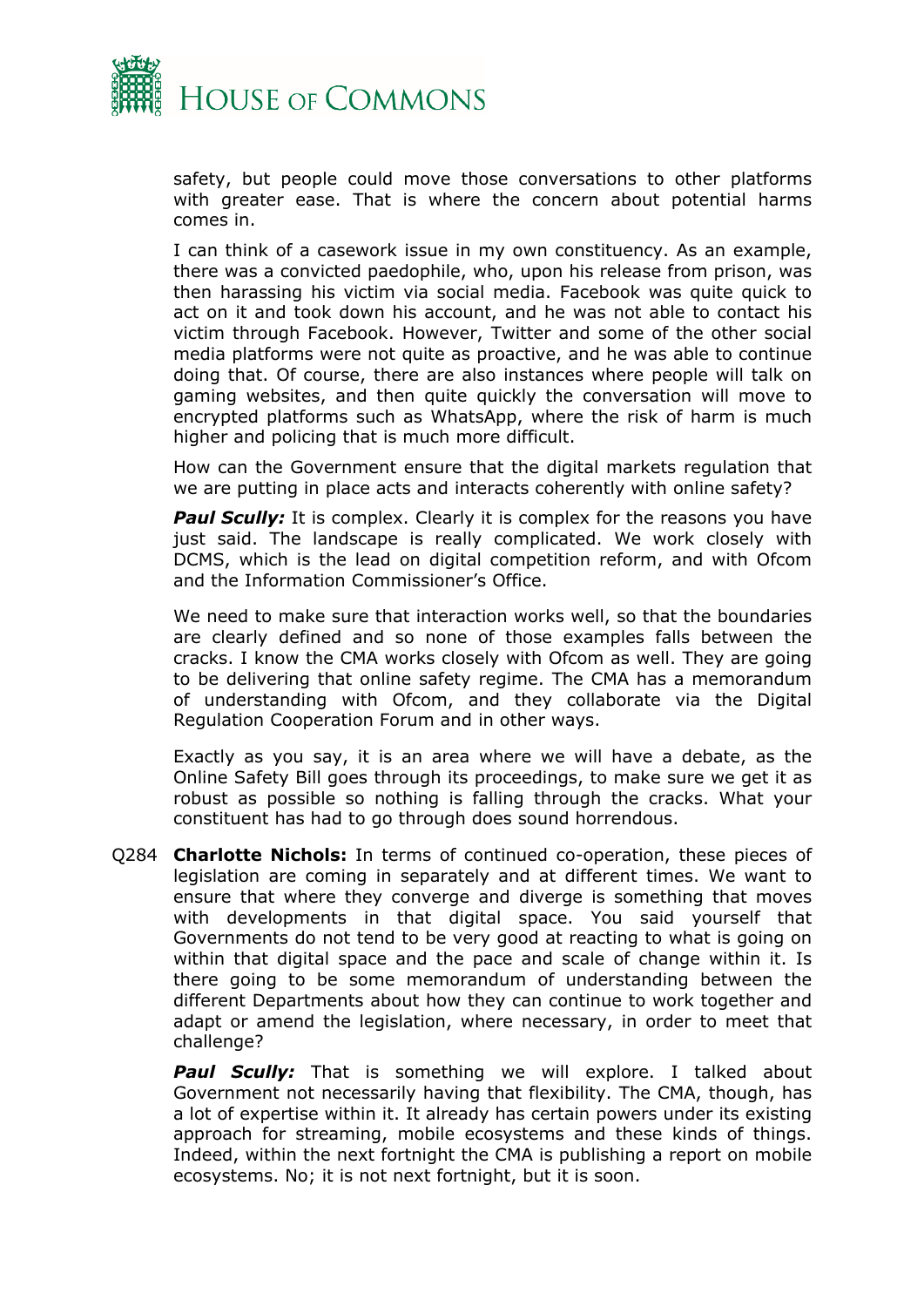

The CMA is already doing a lot of work in the digital space. The people we have on the CMA board and who work for the CMA do have a lot of deep experience within these markets. They can be far more flexible than Government. I do not know, Alesha, if you have any thoughts on the MOUs or that closer working.

*Alesha De-Freitas:* We do not necessarily need an MOU between DCMS and BEIS. We are committed to close working, and we will continue to do that. There is a Digital Regulation Cooperation Forum for regulators, particularly CMA and Ofcom. There are now so many regulators that touch on that digital space. They get together and make sure there is a coherent and cohesive policy, and they share both emerging threats and their understanding of digital markets as they each do their separate pieces of work.

*Niall Mackenzie:* The other important thing to bear in mind is that the regime—when we publish the Government's response, you will see this in a bit more detail—on digital markets is regulation of a handful of companies that have strategic market status. It will not have the breadth of application that you have described as being the problem for your constituent in terms of the number of entities that the Digital Markets Unit will ex ante regulate. It will be a much smaller piece of the field, and it will be the field that impacts on competition and consumers rather than safety.

There will be quite a difference in the breadth of companies that are being looked at in terms of what the CMA does and what Ofcom does. The two organisations and the two Departments are working very closely together to try to make sure there are no gaps in between or double regulation.

Q285 **Charlotte Nichols:** Yes, or potential unintended consequences, if something that creates more competition also opens up potential risks.

The Digital Markets Unit has been operating in shadow form since April 2021 and will require legislation to have statutory powers. Andrea Coscelli described the lack of legislation to us as "frustrating" in a previous evidence session. Can we expect legislation for the Digital Markets Act to be included in the next session of Parliament and, if not, why not?

**Paul Scully:** I have to refer the honourable Member to the answer I gave some moments ago.

**Chair:** We wait with anticipation, Minister.

Q286 **Paul Howell:** This is a nice easy one on digital markets. International businesses and organisations have significant market dominance. How do you limit or assess that dominance?

**Paul Scully:** We are leading that global conversation on digital competition overall. When we had the presidency of the G7, we led an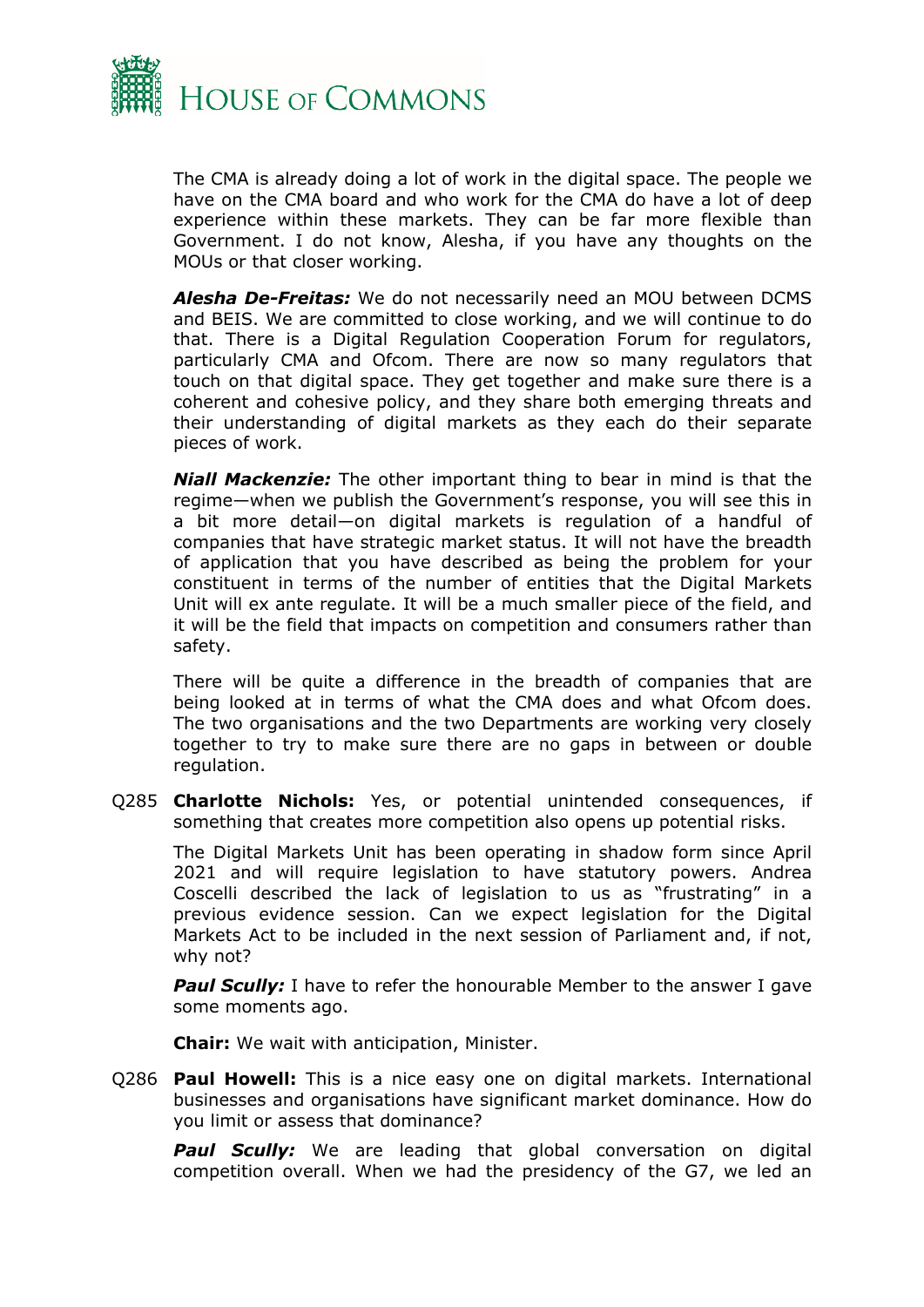

agreement to deepen co-operation on digital competition, looking at exactly this area. We have consulted widely. We have consulted deeply with international businesses, industry groups and other Administrations. We will clearly continue to maintain that dialogue with key stakeholders in the UK and internationally. As we have heard right from the beginning, it is a global field. It is not something we hold the strings or the pen on just here in the UK. It is important that we do get it right, but we will only do that with global co-operation.

Q287 **Mark Pawsey:** Minister, is it a problem that two-fifths of businesses have never heard of the CMA?

**Paul Scully:** I am not sure. You could say that is a good thing or a bad thing. I would like people to know more about the CMA, but it may be that two out of five businesses have no reason to be concerned about competition. You could make that argument, especially for microbusinesses, for example. It never came across my desk when I was running microbusinesses for 25 years. I did not have to worry about consumer or competition, but that was the field I was in.

Q288 **Mark Pawsey:** Do businesses understand that colluding with their competitors or operating as a cartel is against the law?

**Paul Scully:** I would certainly hope and expect that they would.

Q289 **Mark Pawsey:** Does the legislation that we have provide tools for the CMA to follow up where those things happen? Do businesses fear a CMA investigation? Should they fear an investigation?

**Paul Scully:** Yes, they should. Does the legislation achieve that? No, which is why we are changing the legislation. We are keen to do that. I talked about the fact that CMA could not expedite. We want to give it a more expedited role to be able to launch its own investigations, rather than go through the courts, and find against companies. We also are increasing the penalties that it can impose to 10% of global turnover for those companies that are slowing down an investigation or, indeed, are found against. We want the CMA to have more teeth and to be able to do those investigations more quickly.

Q290 **Mark Pawsey:** How important are the needs of the consumer when the CMA carries out its investigations?

**Paul Scully:** They are important. I take Lord Tyrie's point about having consumer need at the heart of the CMA. Rather than having that broad-brush approach, we have decided to tackle particular areas of consumer detriment more head-on. Having fair competition between companies is right at the heart of the CMA and the CMA's investigations, which ultimately is to the benefit of consumers.

Q291 **Mark Pawsey:** Going back to the digital sector, it is an area that is moving incredibly quickly. We have seen huge dominance by a small number of players. Are you happy that the changes the Government are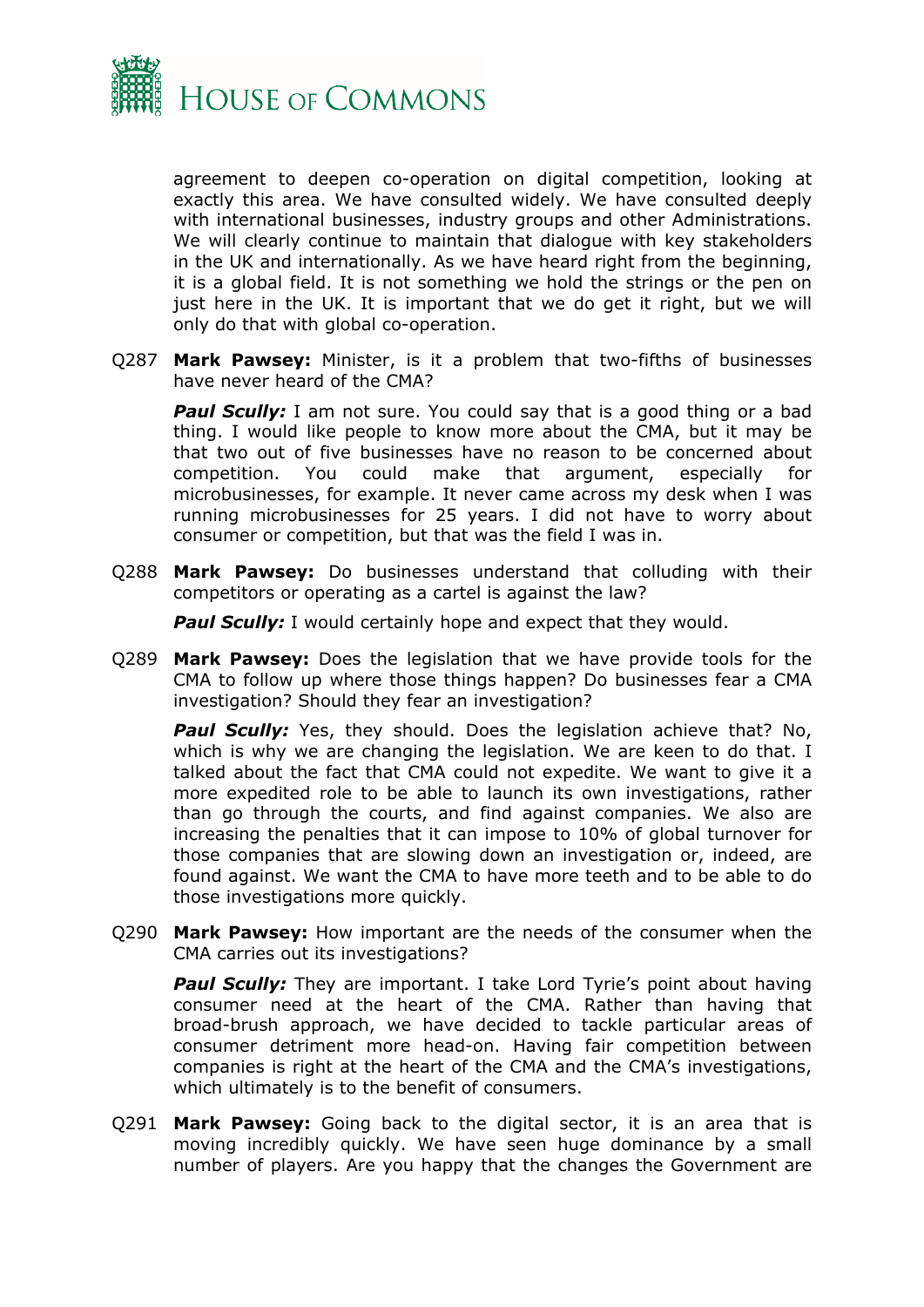

bringing forward are flexible enough? We may be creating legislation for today, but the situation may have moved in two or three years' time, because of the speed at which that sector changes.

**Paul Scully:** Yes, exactly. I hope I have highlighted that right the way through my remarks. Having a flexible system, rather than a tick-box system, as happens within the EU a little bit, will allow the CMA to tailor its approach to the individual firms and specific harms that it comes across, and to cope with that fast-moving landscape that I talked about.

Q292 **Mark Pawsey:** Are you bothered about the dominance of some of these big tech companies? Does it keep you awake at night?

**Paul Scully:** I am not sure it keeps me awake. It is important to remember that big tech does not automatically equal bad tech. It is important to get that regime right, so that we can prevent harm from the power that they undoubtedly have, but the big tech you talk about can still innovate and bring significant benefits to many people. There is a fine balance, clearly, to be struck there. That is why it is important to consult not just with consumers to see what they think, but with experts in competition law and, indeed, experts from the companies themselves in order to get that balance between benefits and harms.

Q293 **Mark Pawsey:** Nus Ghani referred to the acquisition of Twitter by Elon Musk. Will we be working with other jurisdictions to put our case? Do we have concerns? If we have them, clearly we will not be able to operate on our own. How does our policy work with other regulators?

**Paul Scully:** In terms of the wider aspects, the CMA can look at it from a competition point of view. Ofcom and DCMS will look at it from a free speech point of view and at the potential harms or detriment in that digital space. I have talked about the collaboration that we already have with our global partners, including Twitter. Clearly, we will continue to do that.

**Chair:** Minister, we have a few minutes so I am going to ask you a couple of other questions, if that is alright. I did not tell you in advance, so I apologise. There are only a few, you will be relieved to know.

First, you will have seen the ongoing reporting on Post Office Horizon. It is not often I say this to Ministers, but you have been doing some great work on making sure the compensation scheme is fit for purpose. There is a concern that victims are not getting full and fair compensation payments. They are being forced—I think that was the language—to accept settlements that they feel are not adequate for the losses they have suffered. Do you share those concerns?

**Paul Scully:** I have not seen the detail of the actual settlement offers, but I know that Jo Hamilton and others have been cited. There are a couple of people who are going through the overturned convictions scheme, in the same way that there were a few people who went through the historic shortfall scheme, almost as testbeds to make sure they can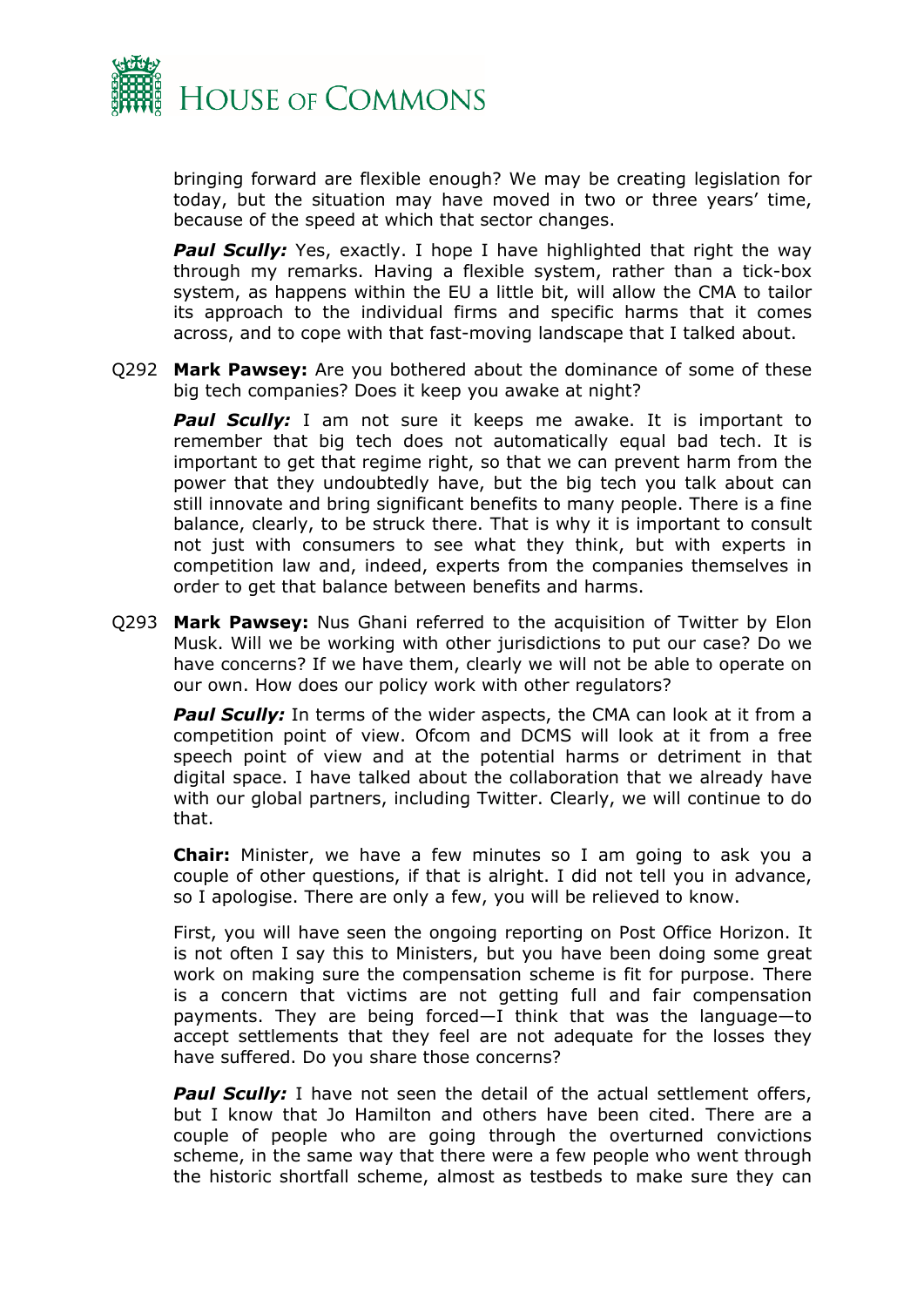

have those negotiations and get them right. That will benchmark what comes afterwards.

For Jo and others, it will be a little bit slow. I hope they are having good and robust conversations but, when they do reach a proper settlement that they can agree with, it will help speed up the process because it informs the rest of the process.

Q294 **Chair:** So they are just teething problems.

**Paul Scully:** I would not say teething problems. The Post Office is here; Jo's representatives are here, so they need to work out exactly where they are going to reach on that spectrum. It is just benchmarking, really, as I say. Those early pilot cases, to give it another word, will help inform the rest of the process. By necessity, it needs to be looked at carefully so that we can then roll it out. Rather than just developing a scheme, we can use those as testbeds.

Q295 **Chair:** We wrote to the Post Office recently, because we were concerned that its annual accounts had not been published on time for the second year in a row. We received a response from the CEO of the Post Office that told us they would be coming shortly. We are about to prorogue this week. Do you know when the Post Office accounts will be published?

**Paul Scully:** I cannot remember off the top of my head. We have been working closely with the Post Office on the settlement we are giving it after the spending review last autumn to make sure we can keep it going with the social value we expect, as well as its economic expectations. I would expect that to be very soon, but I cannot remember off the top of my head, I am afraid.

Q296 **Chair:** In our session on Covid fraud, we were told by the British Business Bank that there is a fraud dashboard that provides you, as the relevant Minister, with data updates on the recovery of public funds where there have been concerns of fraud and on the work the banks have been doing to do that. We were offered sight of that. We have not seen it yet. We have written to the British Business Bank to remind it. Do you feel fully equipped with your fraud dashboard? Do you feel the banks are doing everything they can to recover public funds?

**Paul Scully:** I was speaking to the chief exec of the British Business Bank just yesterday to see what more we can do. They have set up a lenders group to make sure they are leaning in to each of the lenders. The Secretary of State is also writing to banks to make sure they do everything they can. We want to hold their feet to the fire and keep on pushing away. The dashboard is not something that I have seen directly recently, but I am speaking to Catherine, and I will speak to her successor when appointed. I will keep this at the top of the agenda.

Q297 **Chair:** Just on that, we had not been formally informed that Catherine was leaving as the CEO of the British Business Bank.